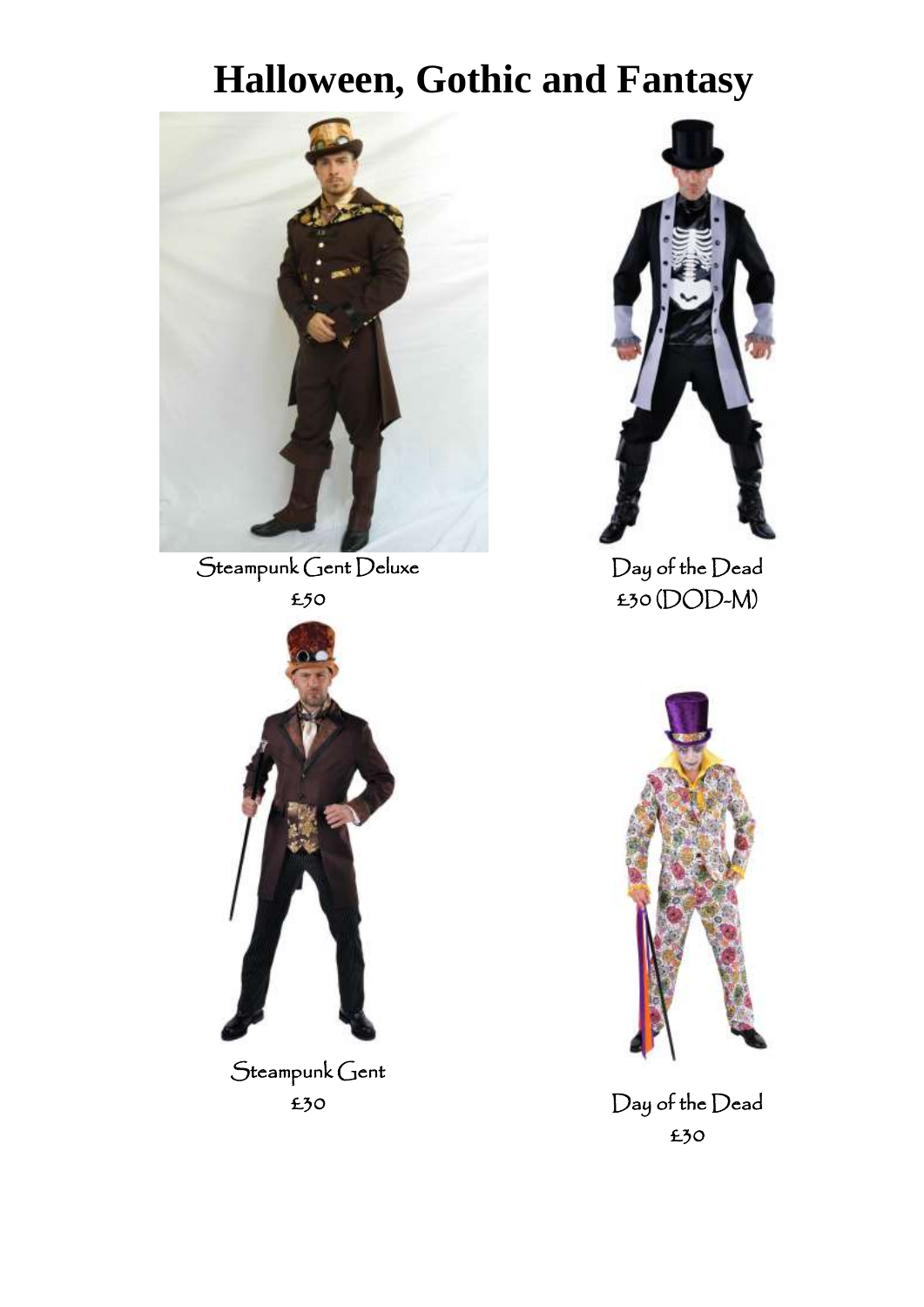

Mad Hatter Deluxe £40



Mad Hatter £35



Mad Hatter £35



Tweedle Dum & Tweedle Dee £30 each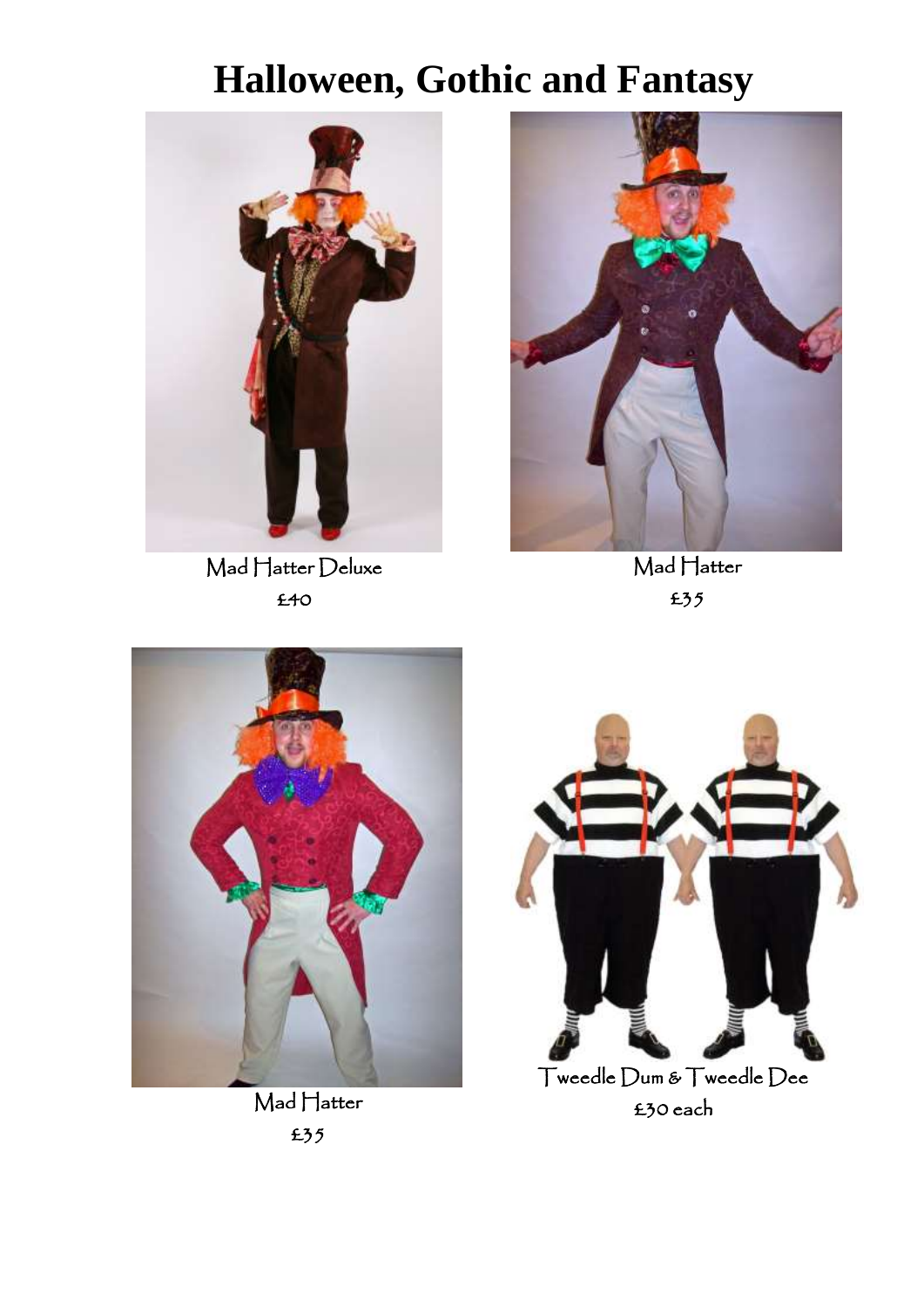



The Joker (Dark Knight) £40 (inc wig)



Dark Knight Deluxe £40



Batman & Robin £25 each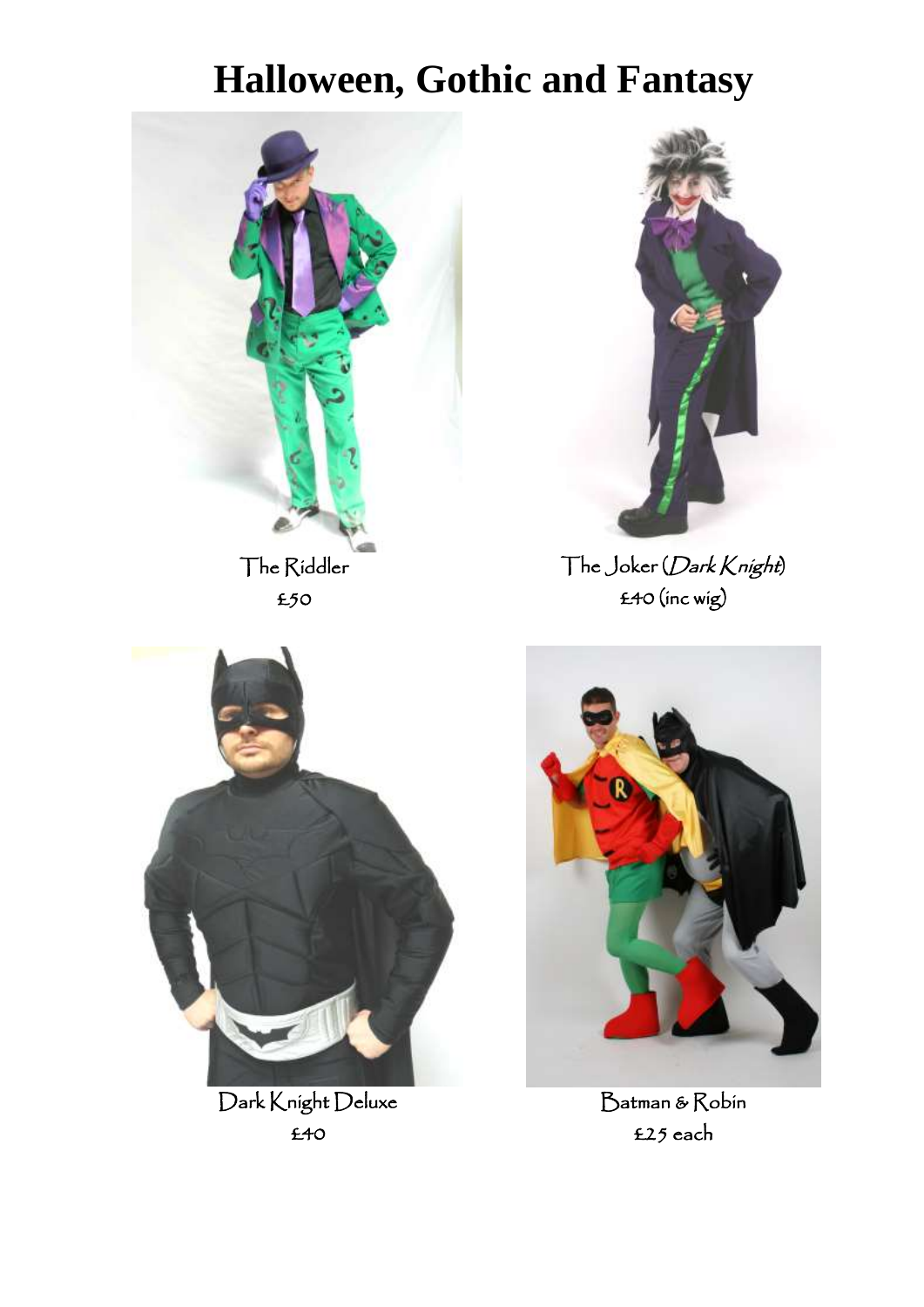

Uncle Fester £25



Mummy; Death Valley £30



Puggsley Addams £25



Mummy £28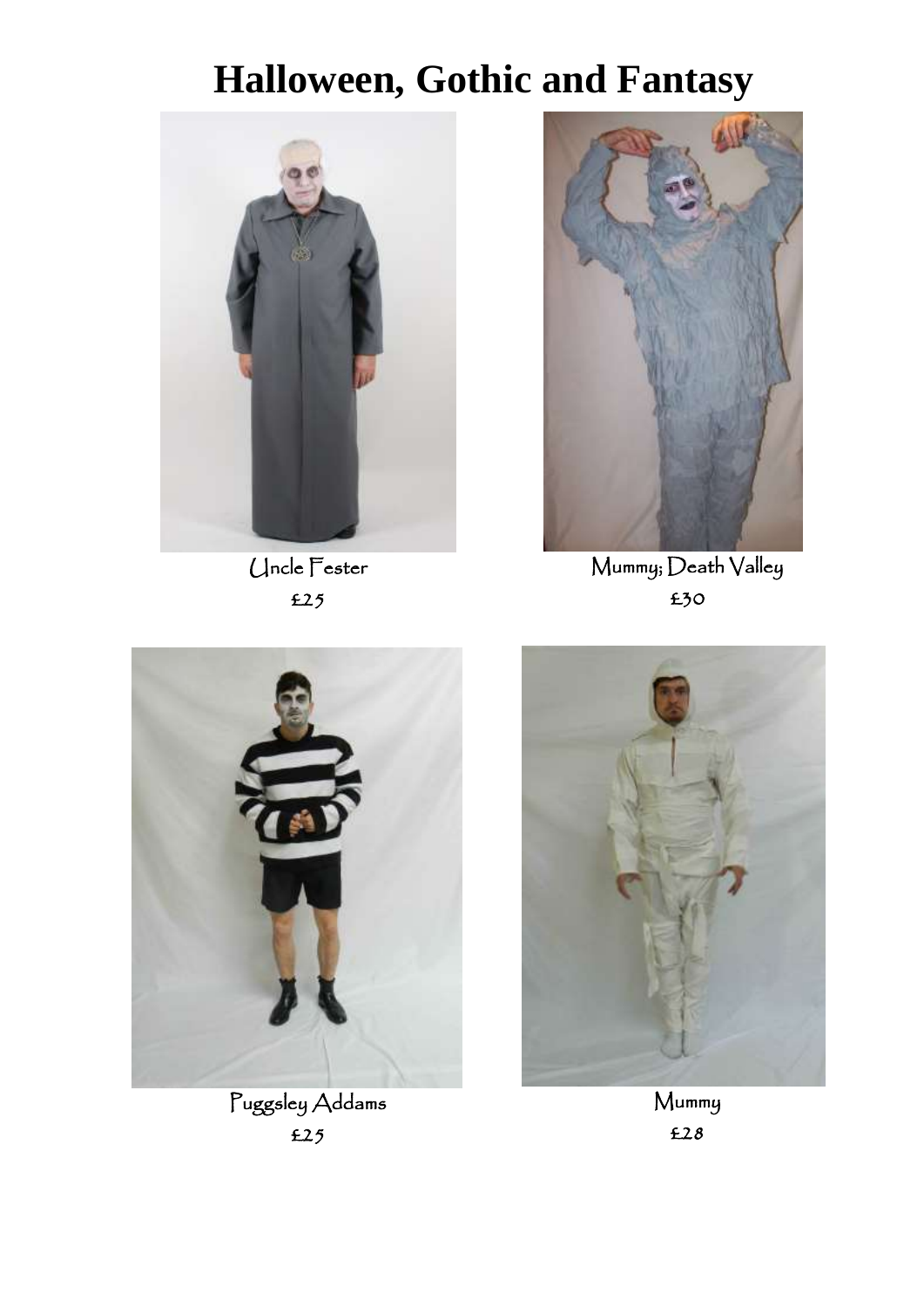I

 $\begin{array}{c} \hline \end{array}$ 



Willy Wonka Deluxe £45



Thriller £32



Oompa Loompa £35



**Skeletor** £35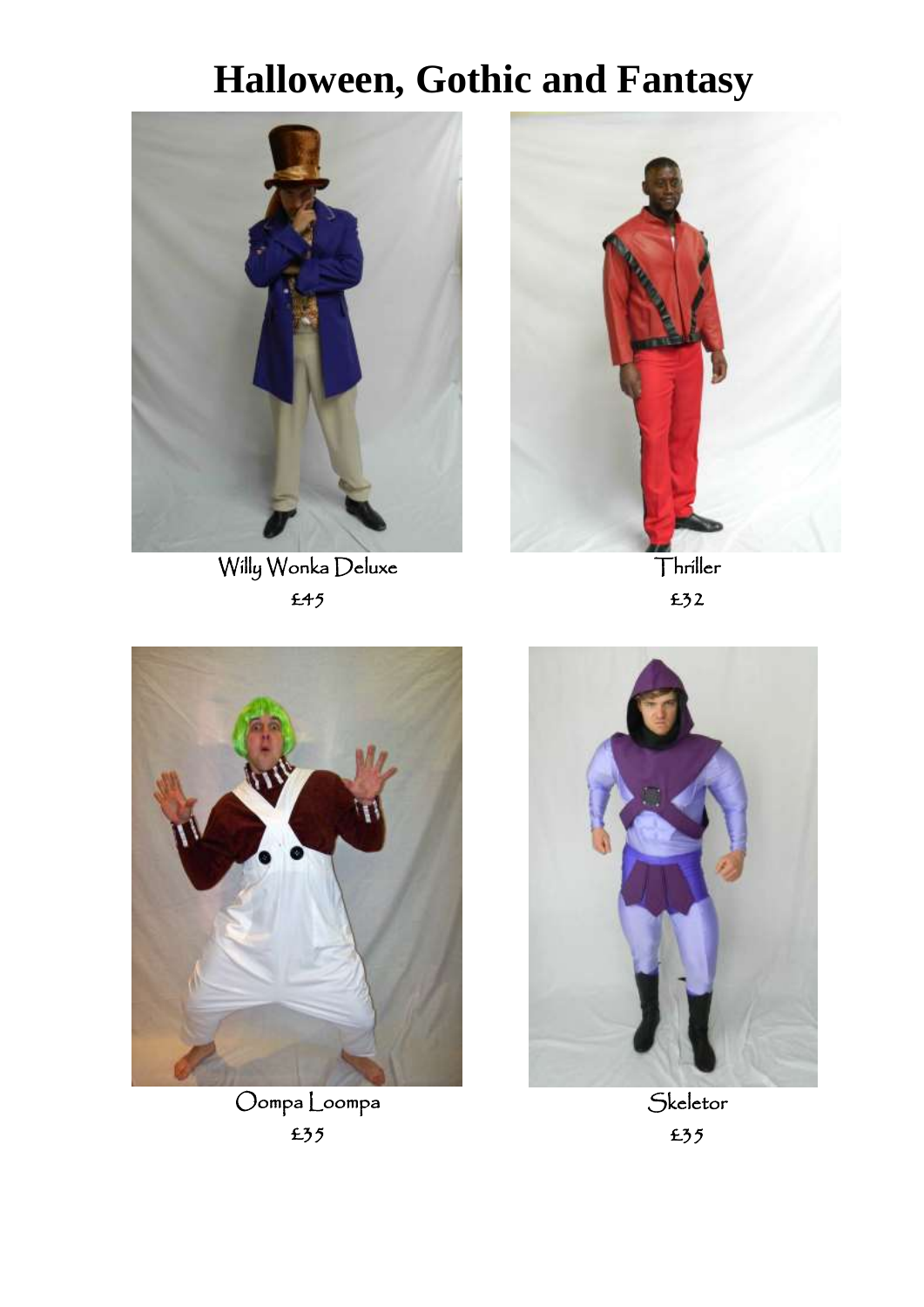

Sweeney Todd £30



Sweeney Todd – Green £30



Sweeney Todd – Blue £30



Sweeney Todd – Red £30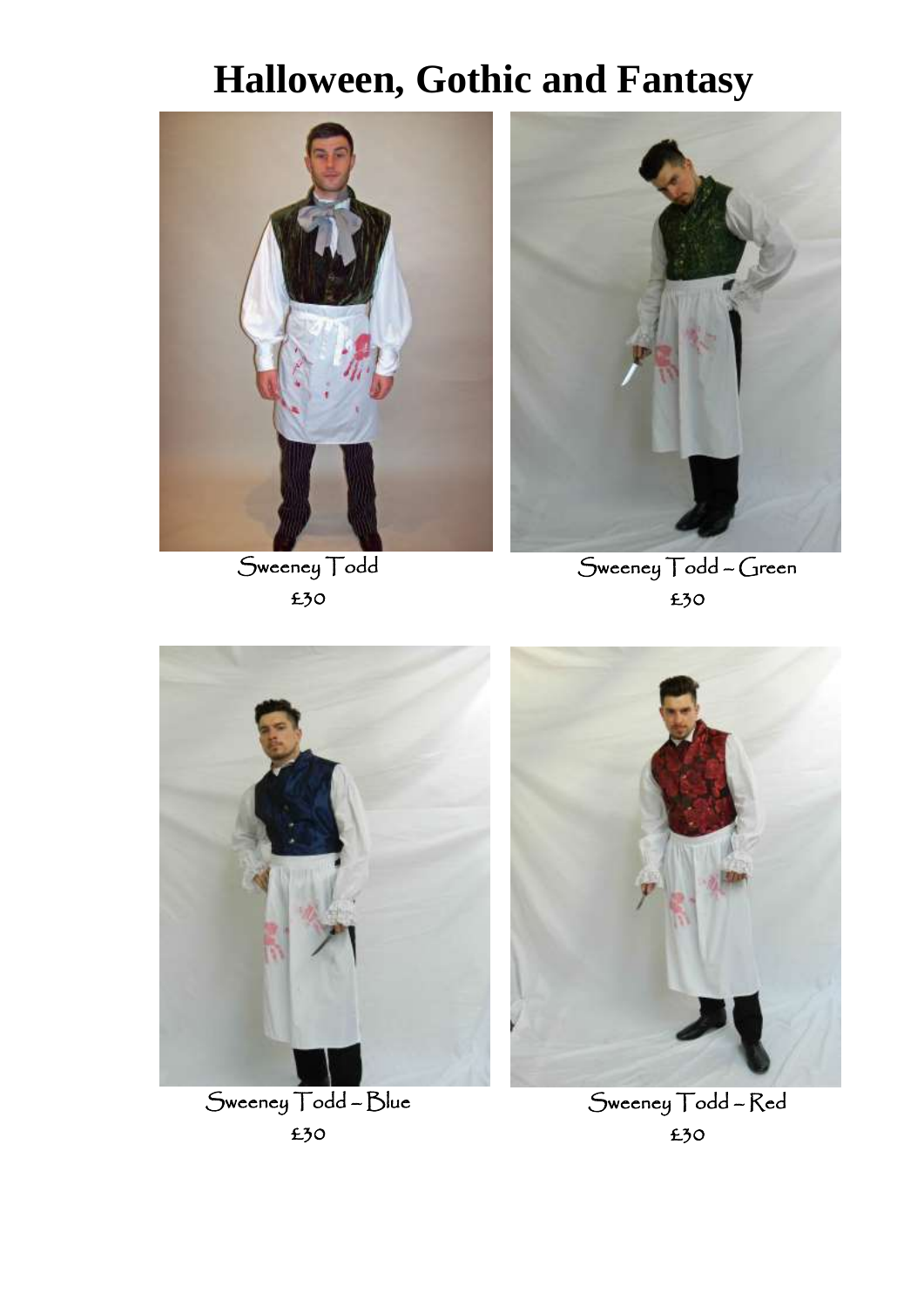

Ronald McDonald £32

Pennywise; /t £35





I



Evil Clown £35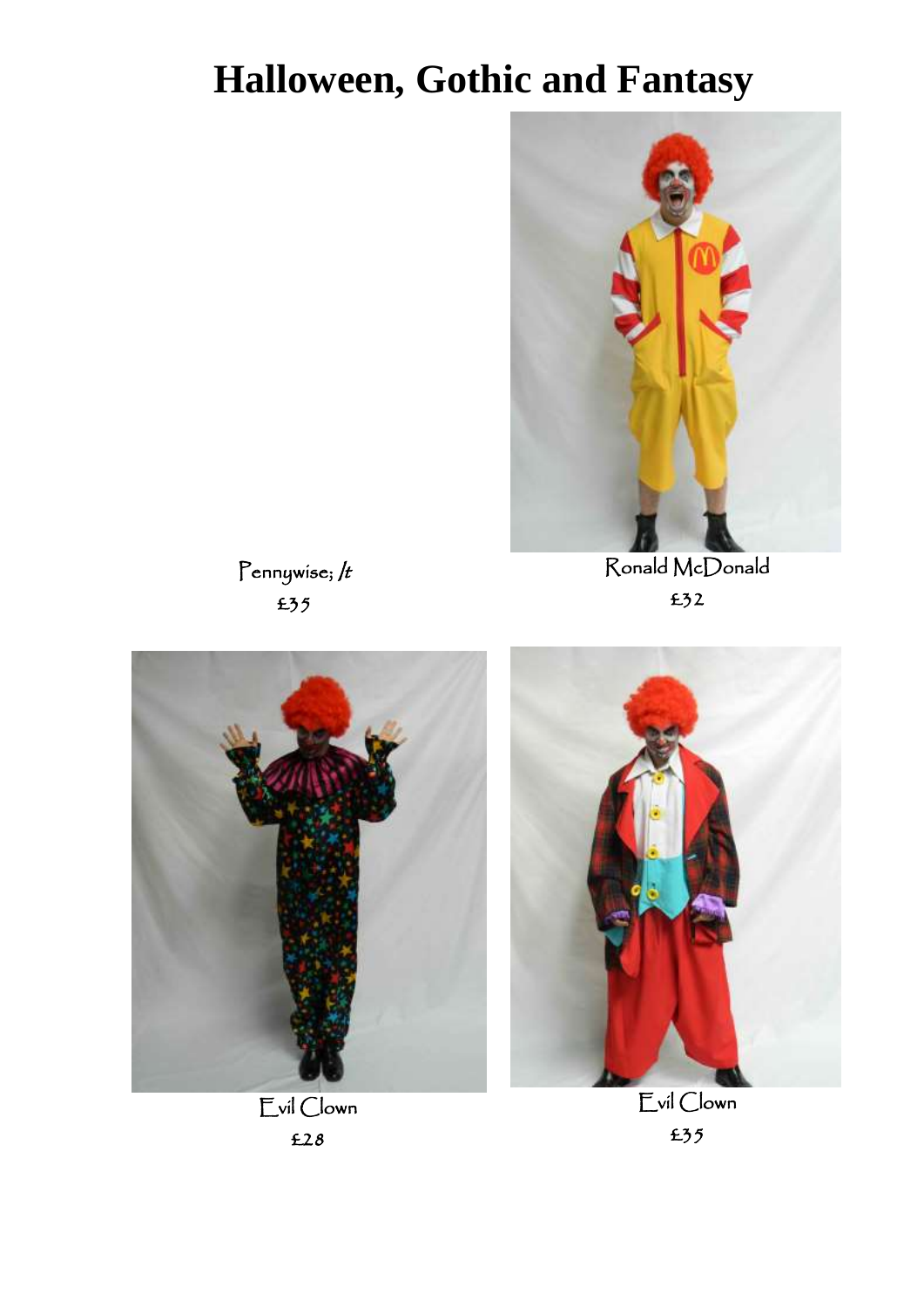

Mikey – Monsters Inc £55



Animal £45



Sully – Monsters Inc £45



Firestarter £25 (MHAL4, MHAL5)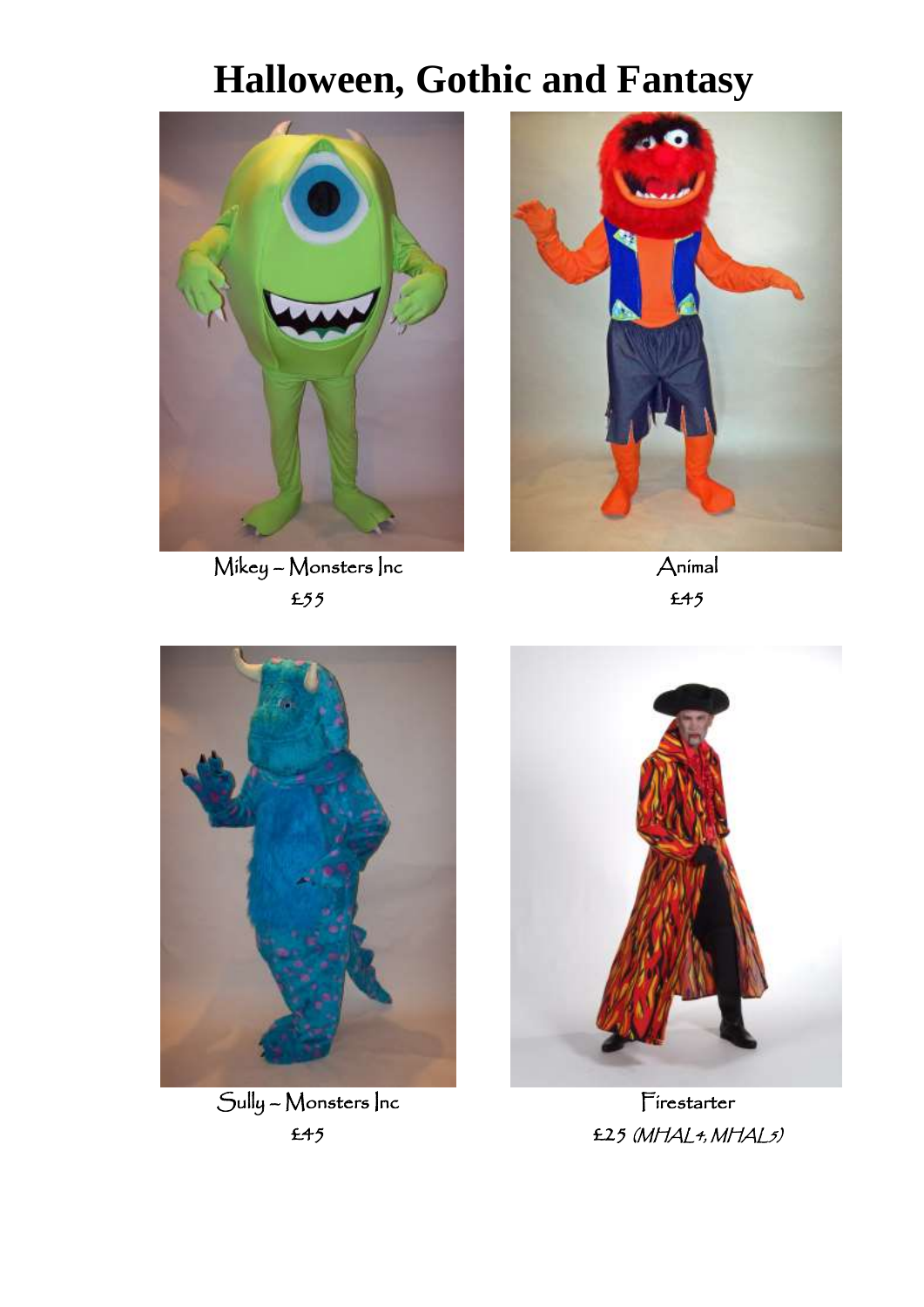

The Hobbit £35

 $\overline{a}$ 



Jon Snow; Game of Thrones £45



Gandalf £35



Jorah Mormont; Game of Thrones £60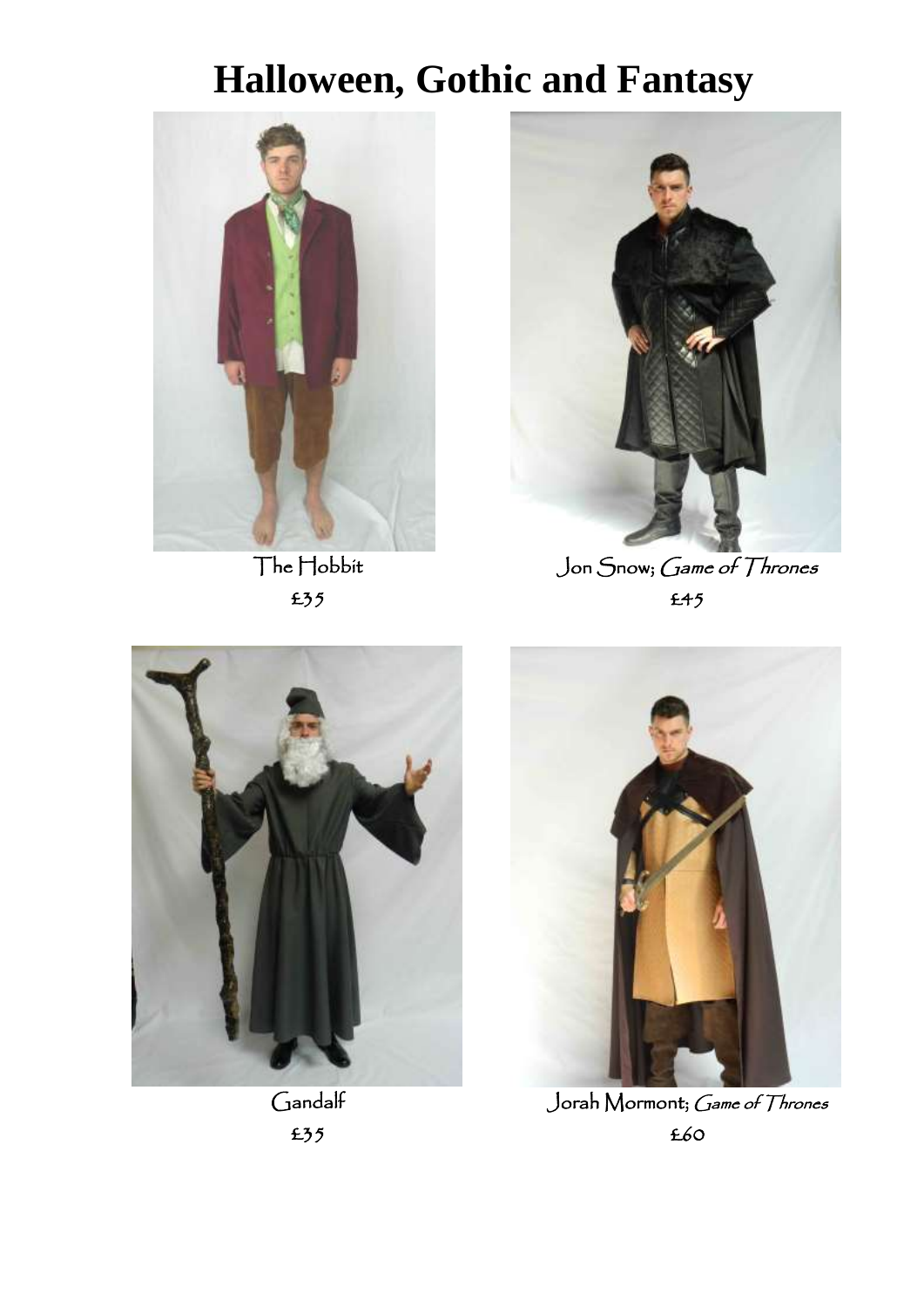

Beetlejuice £35 (inc wig)



Batman £35



Dick Dastardly £35



Kid Catcher £40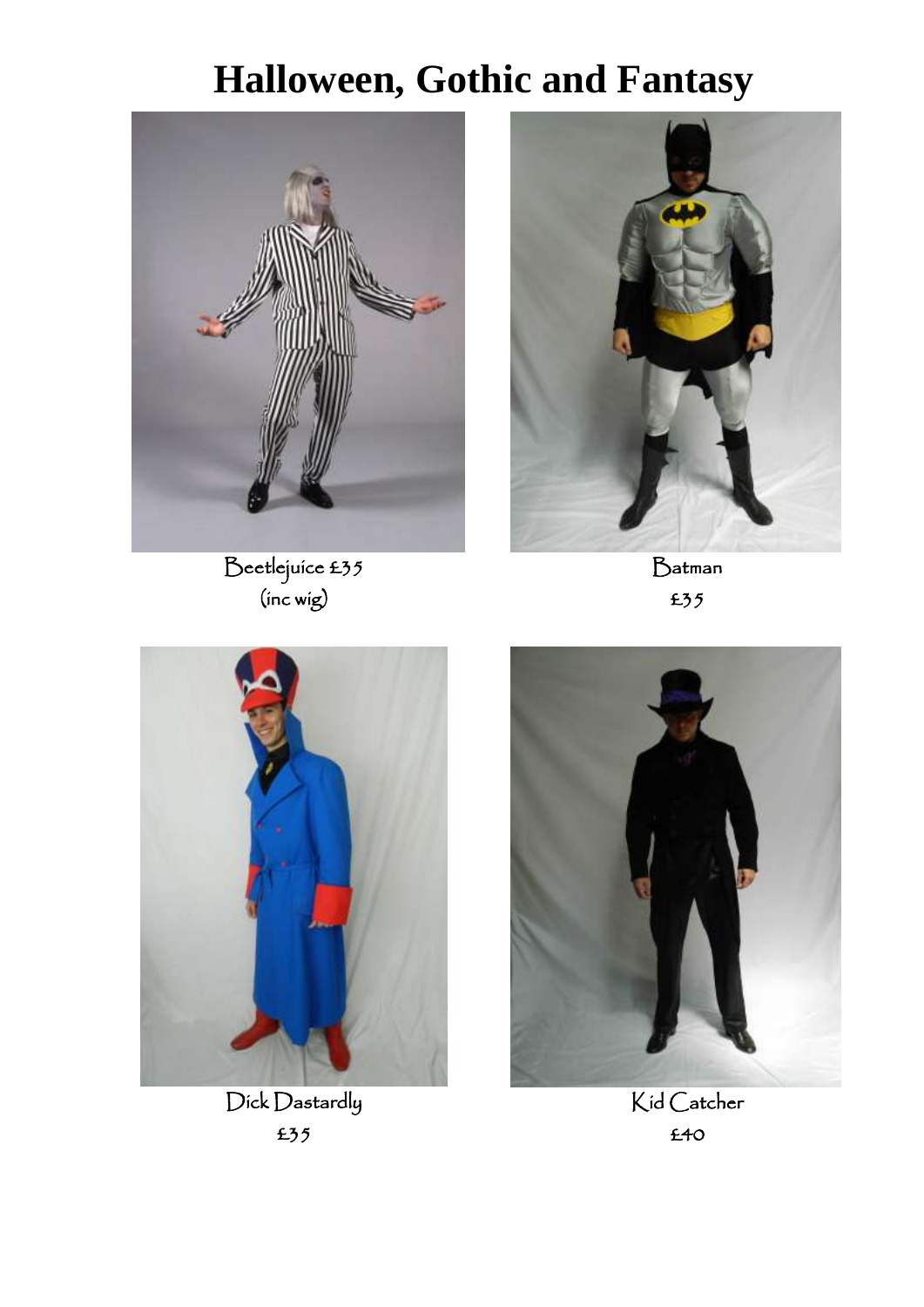

Vampire Man  $£25(MHAL6)$ 



Devil's Mantle  $E20(MHAL2,MHAL3)$ 



Vampire Lord £25 (MHAL8)



Pumpkin £35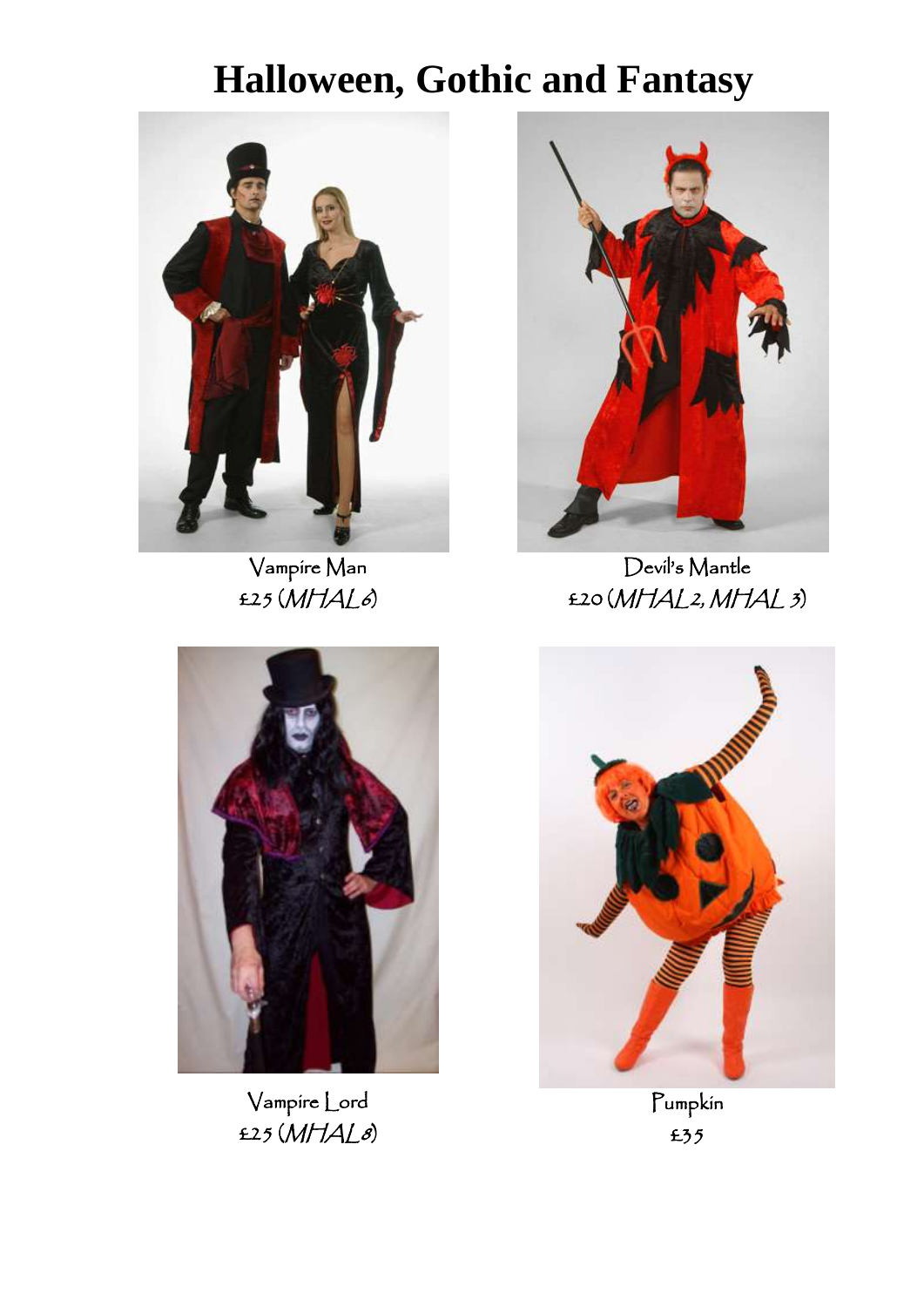

Voodoo Man – Tails £35



Voodoo Man – Purple £35

 $\begin{array}{c} \hline \end{array}$ 



Voodoo Man – Coat £35

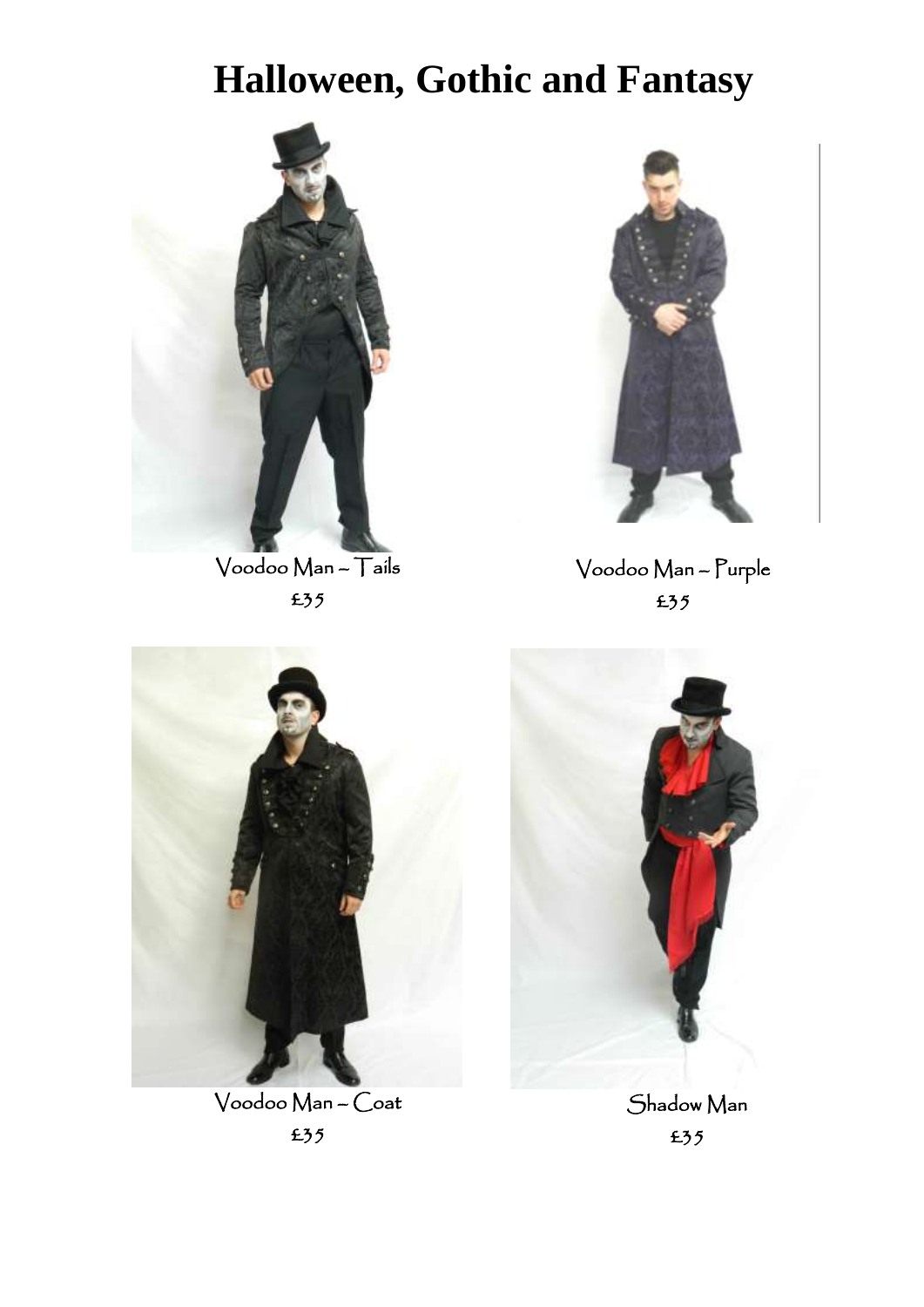



Ghost Pirate £35



Steampunk Man £40



Vampire Lord; Hooded £20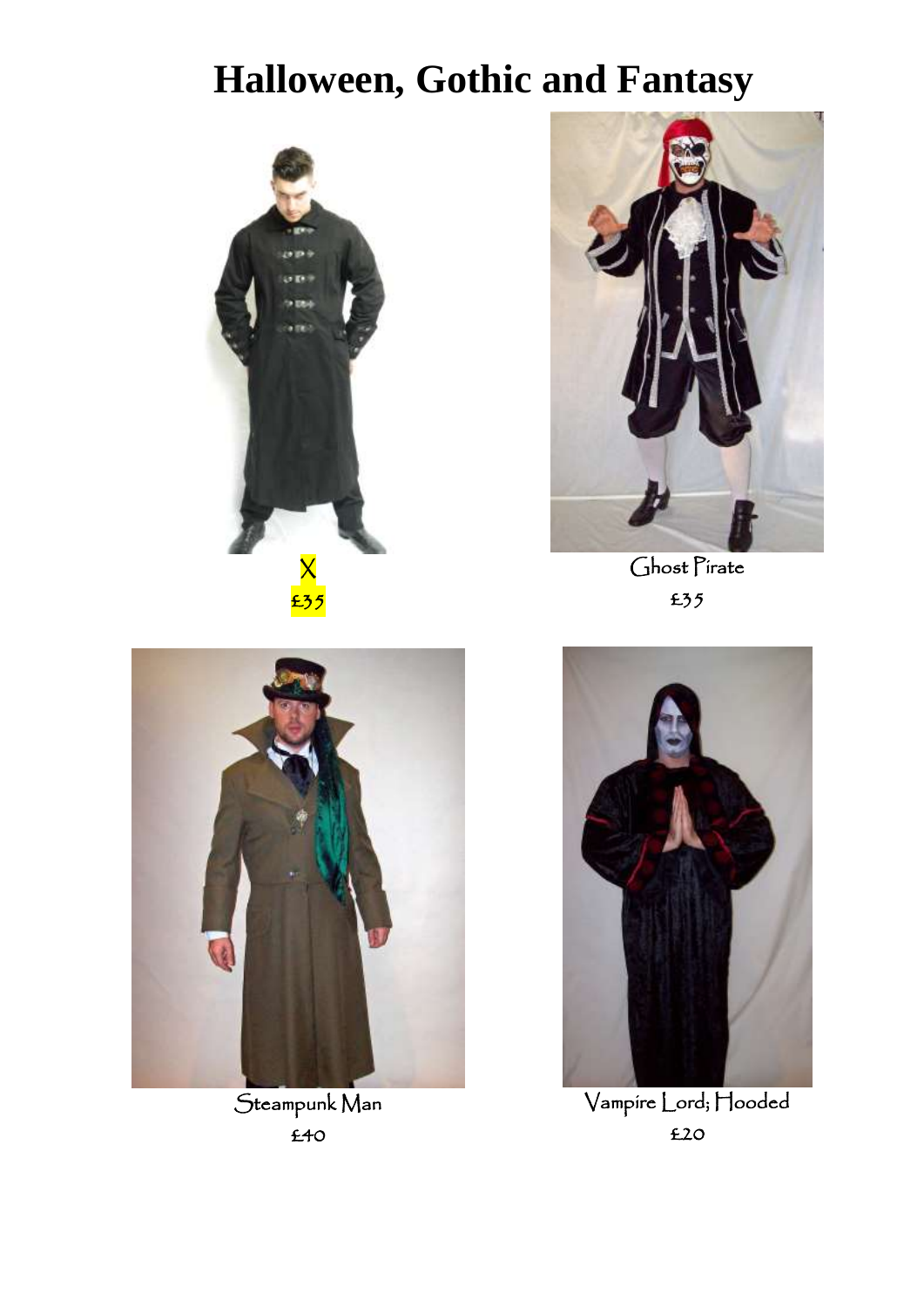

**Frankenstein** £30



Darkness Lord & Lady £22 each (MHAL1, WHAL1)



Harry Potter £15

 $\overline{\phantom{a}}$ 



Zombie Hunter £25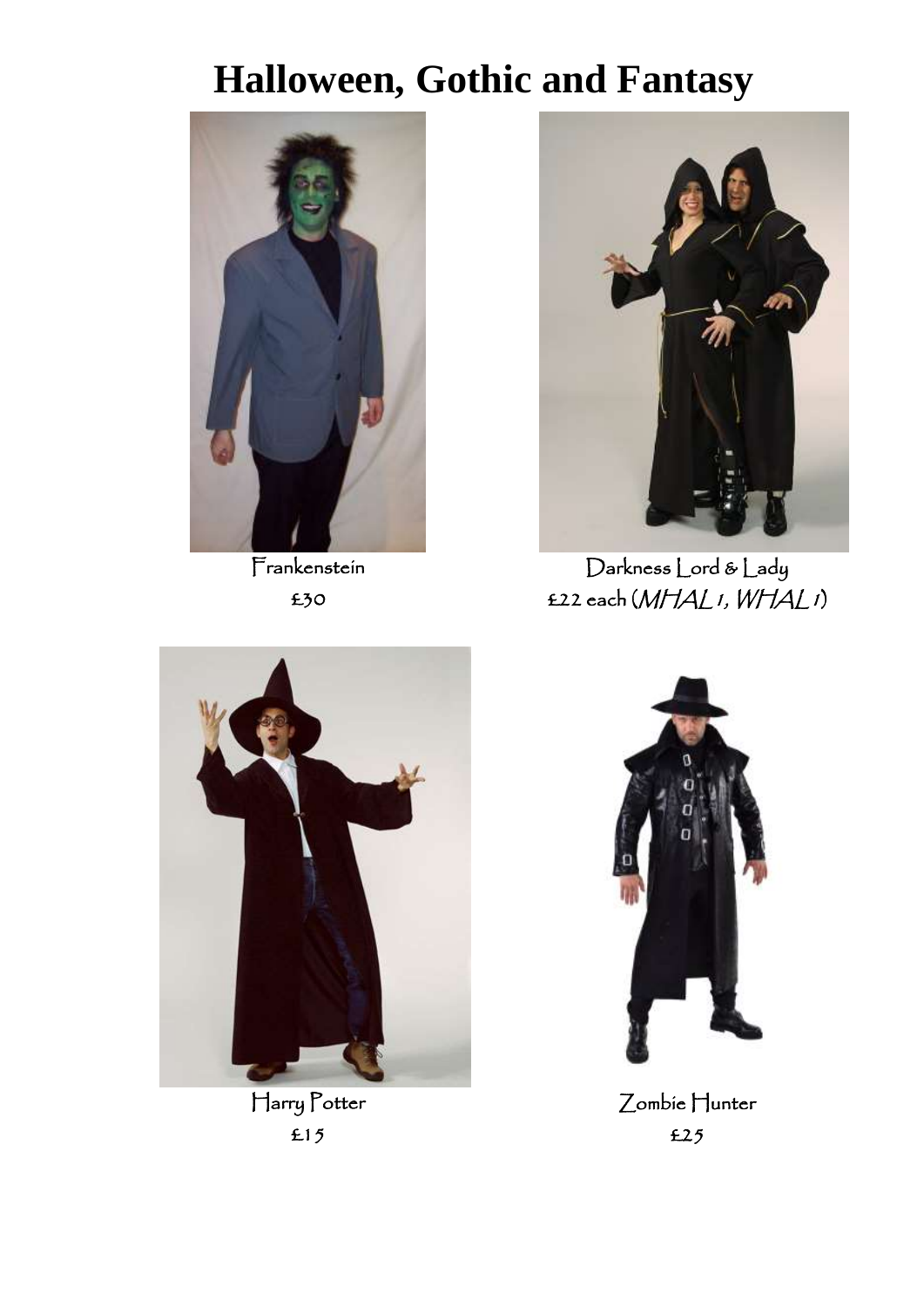

Ghost Pirate Deluxe £55



Ghost Pirate £45



Tyrant King £45

 $\overline{\phantom{a}}$ 



Gothic Lord £30